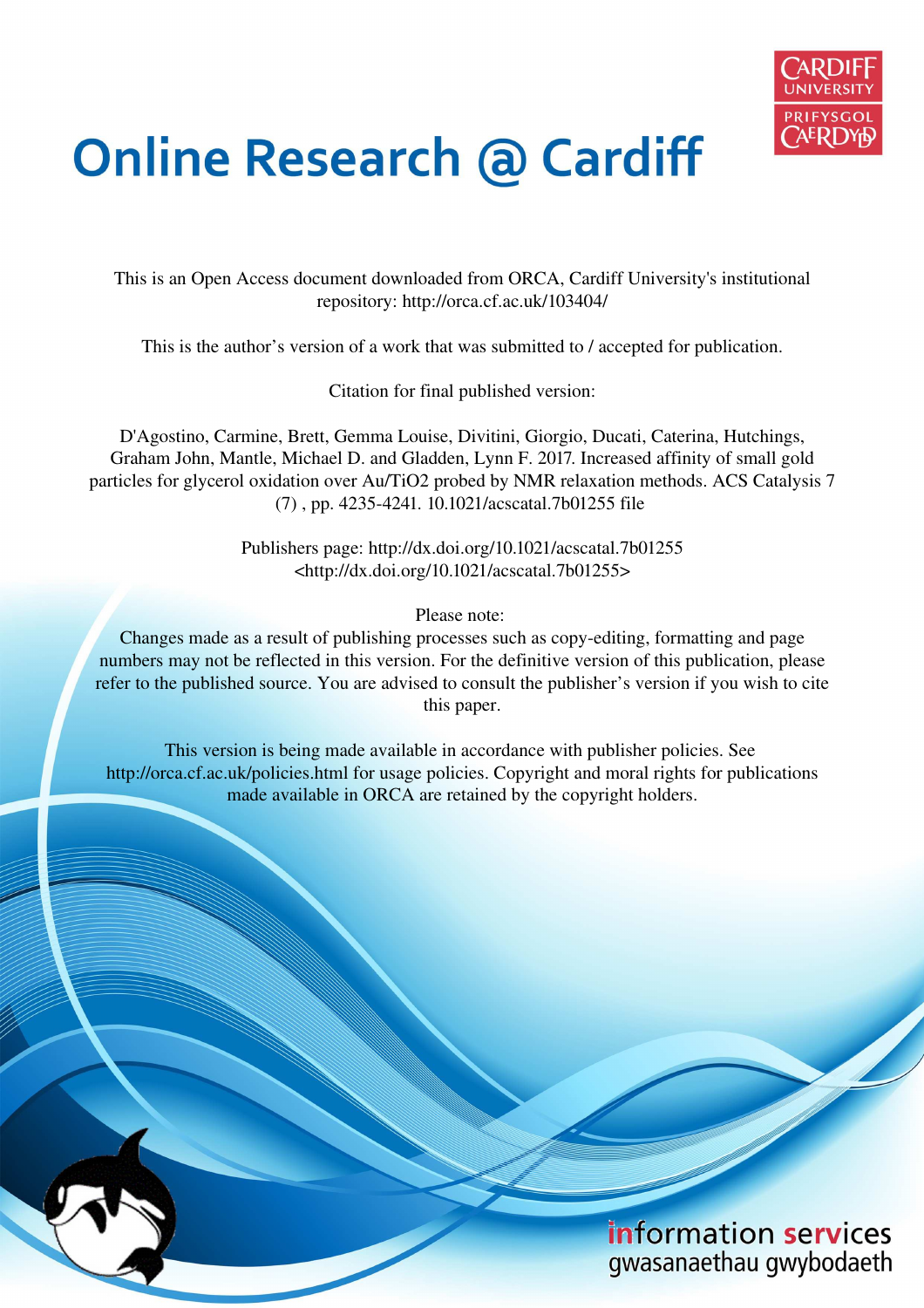## Increased Affinity of Small Gold Particles for Glycerol Oxidation over Au/TiO<sub>2</sub> Probed by NMR Relaxation Methods

Carmine D'Agostino,[\\*](#page-6-0)<sup>\*,[†](#page-6-0)®</sup> Gemma Brett,<sup>[‡](#page-6-0)</sup> [16,17](#page-6-0) Giorgio Divitini,<sup>§</sup> Caterina Ducati,<sup>§</sup> Graham J. Hutchings,[‡](#page-6-0) Michael D. Mantle,† Lynn F. Gladden $^{\dagger}$ 

†Department of Chemical Engineering and Biotechnology, University of Cambridge, Pembroke Street, Cambridge CB2 3RA, United Kingdom [29,30](#page-6-0) 

‡Cardiff Catalysis Institute, Cardiff University, Cardiff CF10 3AT, United Kingdom

§Department of Material Science and Metallurgy, University of Cambridge, 27 Charles Babbage Road, Cambridge CB3 0FS, United Kingdom

ABSTRACT: The aerobic oxidation of glycerol in aqueous solution over Au/TiO<sub>2</sub> catalysts has been studied, and the effect of Au loading by wet impregnation, in the range 0.5−5% Au, has been assessed. Low metal loading favors the deposition of smaller particles, whereas higher loadings lead to the formation of much larger gold particles, as revealed by scanning transmission electron microscopy (STEM) analysis. Reaction studies show that a higher metal loading has a detrimental effect on the catalyst activity, which decreases significantly as the Au load increases. In addition to reaction studies, <sup>1</sup>H NMR T<sub>1</sub>/T<sub>2</sub> relaxation time<sup>16,17</sup> measurements have been used to relaxation  $time^{16,17}$  measurements hav[e](#page-6-0) been used to assess the effect of metal loading and particle size



on the adsorption properties of glycerol (reactant) and water (solvent) within the catalyst. The NMR results show that the adsorption properties of glycerol relative to water as a function of the Au loading have a similar trend to that observed for the reactivity, with glycerol exhibiting a higher surface affinity relative to water for the catalyst with low Au loading. The overall results indicate that metal loading significantly affects the typical Au particle size, which, in turn, affects both the reaction and adsorption properties of glycerol over the catalyst surface. In particular, the trend in  $T_1/T_2$  ratio clearly indicates that glycerol has a much stronger affinity with smaller gold particles, which is an important factor in promoting glycerol oxidation. This result is of great significance in understanding the reactivity of polyols over supported gold catalysts and gives the first experimental evidence that smaller gold particles tend to be stronger adsorption sites for glycerol, in agreement with computational and theoretical studies.

KEYWORDS: glycerol oxidation, gold catalysis, metal loading, NMR relaxometry, STEM

## ■INTRODUCTION

In recent years, the oxidation of renewable feedstocks has become a topic of general interest in view of a more green or sustainable production of value-added chemicals.<sup>1-4</sup> In particular, glycerol is often considered as a "platform" chemical, $3-7$  as it is a highly functionalized molecule and is widely available, being the main byproduct of the biodiesel production process.<sup>8,9</sup> The oxidation of glycerol results in a large number of fine chemicals, such as dihydroxyacetone, glyceric acid, and tartronic acid, to mention some.4,5,10,11 The use of dioxygen is undoubtedly the greener way to carry out such reactions, and current interest lies in the use of heterogeneous catalysts, due to their advantages in terms of catalyst reusability, separation, and stability. Although the commercialization of such processes is still at an early stage, several studies on glycerol oxidation are now available in the scientific literature.<sup>3−5,10</sup> <sup>−14</sup> Due to the high viscosity, liquidphase heterogeneously catalyzed oxidations of glycerol and

other polyols are usually carried out in the presence of a solvent; water is the solvent of choice,<sup>11,15−19</sup> as it is largely available and nontoxic. Several types of catalysts have been used for such reactions, and a particular focus in the past decade has been directed toward gold nanoparticles supported on mesoporous solids. Hutchings and Haruta were pioneers in discovering that gold nanoparticles supported on metal oxides are effective oxidation catalysts at relatively mild conditions,20 and the use of this type of catalysts is currently attracting the attention of the scientific community for the liquid-phase oxidation of alcohols and polyols in general. Catalysts such as gold supported on porous TiO<sub>2</sub>, Al<sub>2</sub>O<sub>3</sub>, and activated carbon,<sup>[10,13](#page-6-0)–[15,21](#page-6-0)–[23](#page-6-0)</sup> including gold alloyed with other metals, have been used for the oxidation of polyols.

[1,11,24,25](#page-6-0)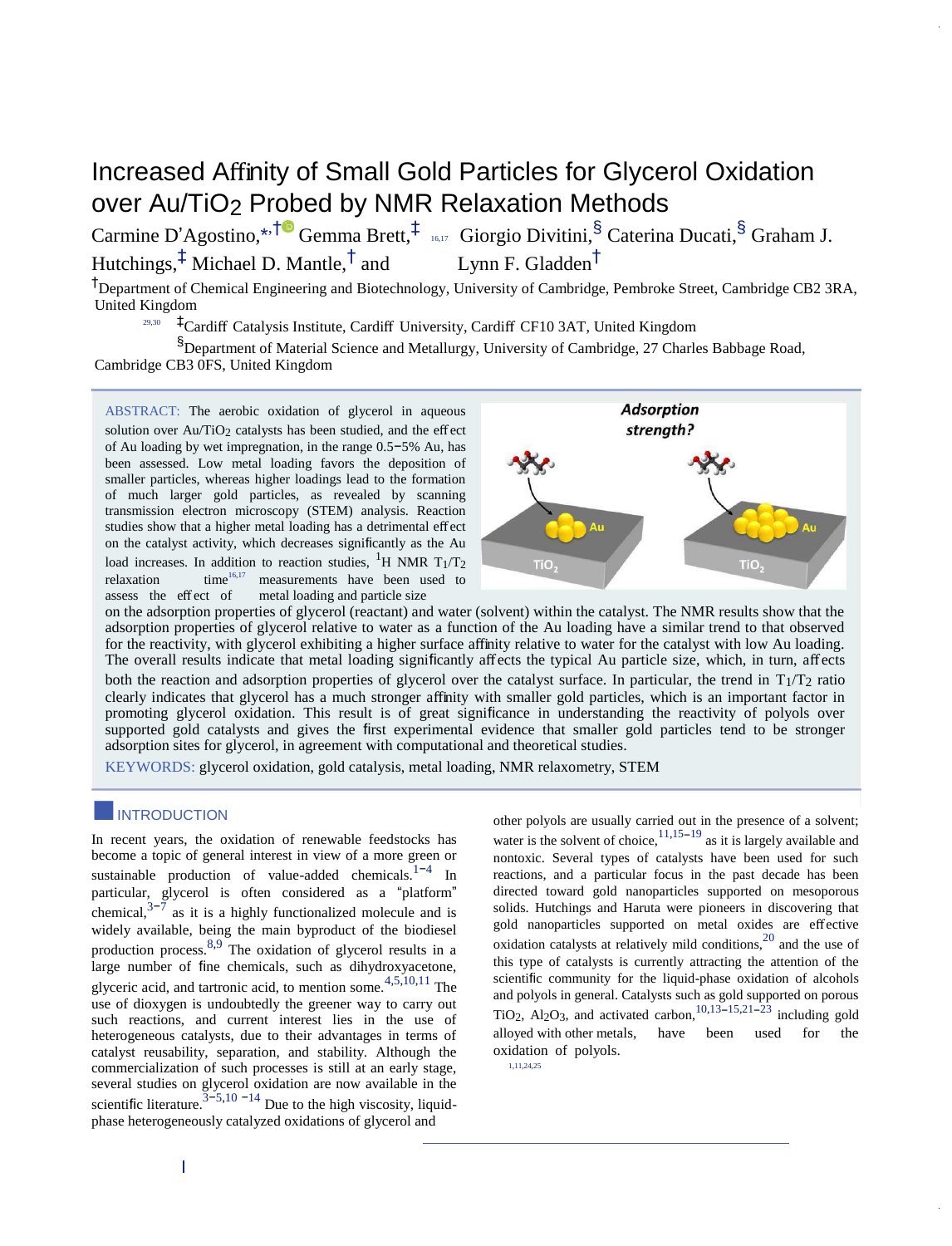Glycerol can be effectively oxidized to produce glycerate and mesoxalate on Au/TiO2 prepared by the deposition− precipitation method.<sup>4</sup> The reaction is usually carried out in alkaline conditions, as this tends to avoid metal leaching and facilitates product desorption.26 In recent developments, it has been reported that glycerol oxidation can be effectively carried out also in base-free<br>conditions.<sup>12,27,28</sup> More recently, the effect of solvent More recently, the effect of solvent composition on the catalytic activity of Au/TiO2

and has been previously used to understand

wettability and hydration in rocks, plasters, and concrete.<sup>31</sup>

 $-33$  It has been suggested that the T<sub>1</sub>/T<sub>2</sub> ratio can be seen as analogous to an energy of adsorption over a surface;  $34$  this has recently been experimentally validated by combining NMR relaxation with temperature-programmed desorption (TPD) measurements.<sup>35</sup> It was shown that the  $T_1/T_2$  is particularly sensitive to the strength of the adsorption sites over the surface. The NMR relaxation methods offer several advantages, as such experiments are noninvasive, chemically selective, and with relatively short data acquisition times compared to many other methods and are particularly suitable to study liquids in porous materials.<sup>35</sup>

Recent studies on polyol oxidations over Au/TiO<sub>2</sub> suggest a strong dependence of catalyst activity upon the adsorption

strength of the reactant. Adsorption properties of diff erent polyols were seen to vary greatly by changing the solvent composition and the type of polyols, $^{17}$  which indicated that the molecular structure of the polyols can greatly affect their adsorption over the catalyst surface. A major point of discussion in gold catalysis, particularly for glycerol oxidation reactions, is the effect of gold particle size on catalyst activity. The effect of gold loading on catalytic activity can be related to the particle size, and it has been reported that a lower metal loading leads to the deposition of smaller gold particles over the surface,  $36$  which has been reported to improve catalytic activity in glycerol oxidation reactions.<sup>24,37</sup> Dimitratos et al.<sup>24</sup> studied the effect of Au particle size in the liquid-phase oxidation of glycerol over Au/C catalysts and observed a decrease in catalyst activity with increasing particle size. Theoretical and computational studies have suggested that smaller Au particles favor the formation of stronger bonds with adsorbates such as glycerol.<sup>38, 39</sup> However, such conclusions are still based on theoretical results, and according to our knowledge, there is as yet no clear understanding of how these smaller gold particles promote higher activity.

The purpose of this paper is to use NMR relaxation techniques to understand adsorption properties of glycerol as a function of metal loading, the latter reported to affect metal particle size, and understand what are the key factors explaining how smaller gold particles promote higher activity in glycerol oxidation. Early applications of NMR relaxation measurements to solid catalysts have shown the potential of the technique as a characterization tool to probe molecular adsorption, which can be used in combination with other methods in order to optimize catalyst selection and design. $40$  In the current work, we have studied the oxidation of glycerol in aqueous solution over Au/TiO<sub>2</sub> catalysts, focusing on the effect of the Au content and particle size on the catalytic activity and on NMR relaxation times, in order to understand the dependence of

reaction and adsorption properties on the Au loading and particle size. We have also carried out scanning transmission electron microscopy (STEM) of the different Au/TiO<sub>2</sub> catalysts, in order to understand the relationship between surface morphology and NMR relaxation times. The results are of significance because: (i) they give fundamental insights into surface interactions of glycerol and water with Au supported catalysts; (ii) it is experimentally shown for the first time that smaller Au particles contribute to a stronger adsorption strength for glycerol relative to water over the catalyst surface, which may have significant implications in understanding the role of metal as well as support in heterogeneous catalysis.

## **EXPERIMENTAL SECTION**

Materials and Methods. Au/TiO<sub>2</sub> catalysts with different Au contents were prepared by wet impregnation of TiO2 (Degussa, P25), using aqueous solutions of HAuCl4·3H2O (Johnson Matthey). The paste formed was ground and dried at 110 °C for 16 h and then calcined in static air, typically at 400 °C for 3 h. The 0%Au/TiO2 solid sample was obtained using the same procedure but without contacting the solid  $TiO<sub>2</sub>$  with the gold precursor. Glycerol (≥99%) was obtained from Sigma-Aldrich. Deionized water was obtained by using a laboratory purification system (PURELAB option, Elga).

Catalytic Experiments. Catalytic reactions were carried out using a 50 mL Parr autoclave. The aqueous glycerol solution (0.6 M and NaOH/glycerol ratio = 2, mol/mol) was added into the reactor, and the desired amount of catalyst (glycerol/metal ratio = 500/2000, mol/mol) was suspended in the solution. The autoclave was pressurized with oxygen (10 bar pressure) and heated at 60 °C. The reaction mixture was stirred at 1500 rpm for 4 h. The reactor vessel was cooled to room temperature, and the reaction mixture was analyzed by HPLC with ultraviolet and refractive index detectors. Reactants and products were separated using a Metacarb 67H column. The eluent was an aqueous solution of H<sub>3</sub>PO<sub>4</sub> (0.01 M), and the flow was 0.45 mL min<sup>-1</sup>. Samples of the reaction mixture (0.5 mL) were diluted (to 5 mL) using the eluent. Products were identified by comparison with authentic samples. For the quantification of the amounts of reactants consumed and products generated, an external calibration method was used.

NMR Experiments. NMR experiments were performed in a Bruker Biospin DMX 300 operating at a <sup>1</sup>H frequency of 300.13 MHz. NMR relaxation experiments were performed using a  $T_1-T_2$  pulse sequence, which comprises a saturation recovery measurement to encode  $T_1$  (using a comb of  $90^\circ$ ) pulses) followed by a Carr-Purcell Meiboom-Gill (CPMG) echo train of 180° pulses to encode T2. The sequence is schematically shown in [Figure 1.](#page-6-0) The T1 recovery interval, tdelay, was varied logarithmically between 1 ms and 15 s in 32 steps. The echo spacing between the 180° pulses of the CPMG was set to 250 μs. More details of the pulse sequence used are reported elsewhere.35 All NMR measurements were carried out at room temperature.

STEM Characterization. The samples, in dry powder form, were dispersed on standard Cu grids for transmission electron microscopy. A FEI Tecnai F20 S/TEM with an acceleration voltage of 200 kV was used; acquisition was carried out in scanning mode (STEM) using the high-angle annular dark field (HAADF) signal. Image processing and analysis were carried out with ImageJ.

used in the oxidation of polyols has been reported, combining catalyst screening tests with NMR relaxation time measurements. This novel protocol allows the characterization of surface interaction strength in porous catalysts by measuring the spin−lattice, T1, and transverse spin, T<sub>2</sub>, relaxation time<br>constants and has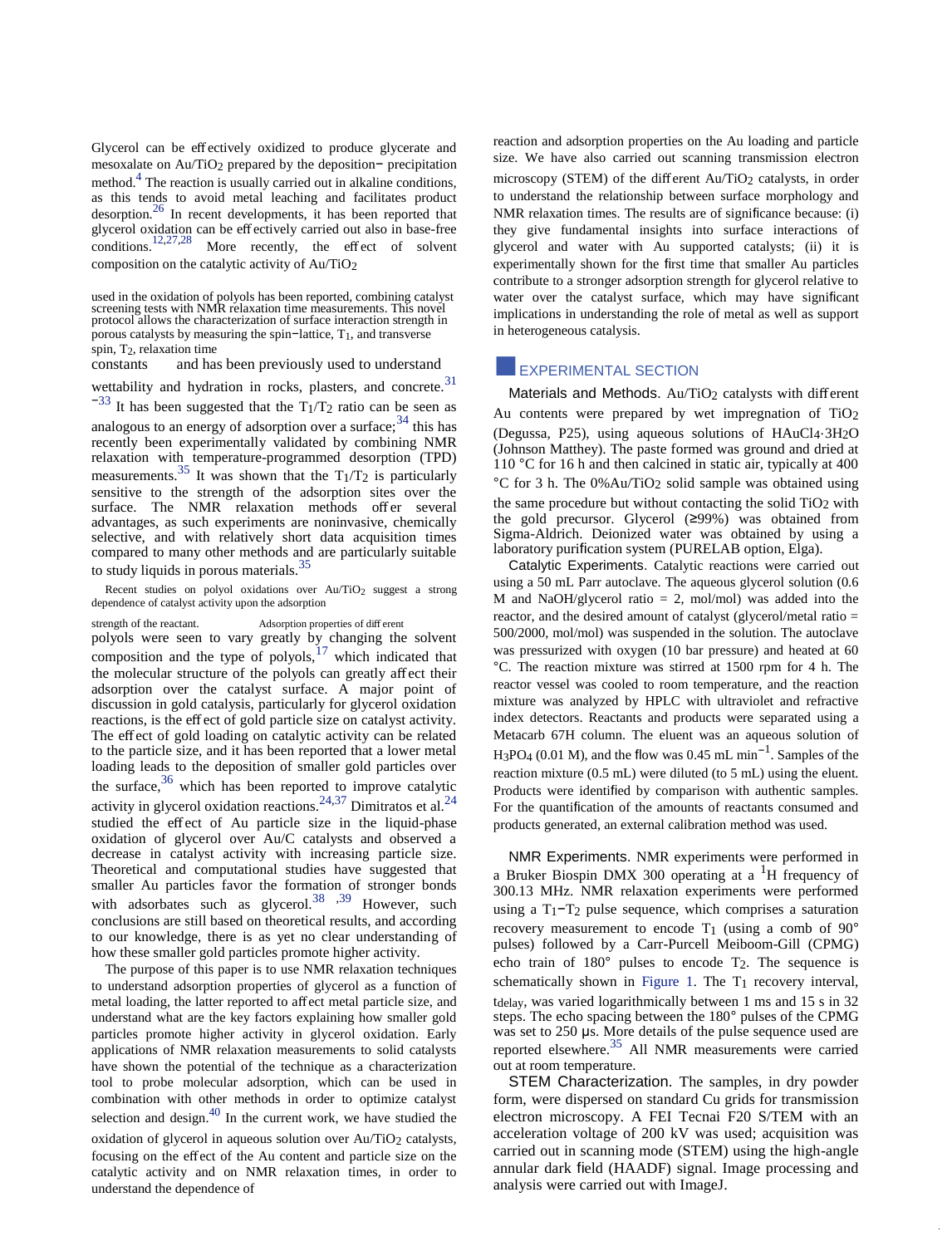

Figure 1. T1−T2 NMR pulse sequence. The thin and thick vertical bars represent 90° and 180° radiofrequency (RF) pulses, respectively.  $T_1$  relaxation is encoded in the variable time t<sub>delay</sub>. T<sub>2</sub> relaxation is encoded in the train of n 180° pulses. A single data point is acquired at the center of each echo time, τ. The application of homospoil magnetic field gradients (HG) is identified by the cross-hatched patterns.

## **RESULTS AND DISCUSSION**

Glycerol Oxidation and Competitive Adsorption. The conversion for the glycerol oxidation (at 4 h final reaction time) is reported i[n Figure 2 a](#page-6-0)s a function of Au mean particle size,



Figure 2. Conversion at 4 h time for glycerol oxidation on Au/TiO2 catalyst as a function of Au mean particle size. Indication of the corresponding Au loading is also reported. The solid line is a guide to the eye.

which is related to the Au loading, also reported in the same figure. The 0.5%Au/TiO2, which is the catalyst with the smallest Au particle size, shows the highest conversion, with a value of 54%. The conversion decreases significantly to 11% for the 1.5% Au/TiO2 and continues a steady decrease down to approximately 7% for the  $5\%$  Au/TiO<sub>2</sub>, along with an increase in Au particle size. The main reaction products were in all cases glycolic acid (∼40%), formic acid (∼30%), and glyceric acid (∼30%), with very small amounts of oxalic acid detected.

Given that the catalysts are all prepared with the same method using the same precursors, it seems reasonable to assume that the dramatic drop in conversion as a function of metal load has to be associated with structure sensitivity processes over the catalyst surface.

In order to understand the origin of catalyst activity, we have used NMR relaxation time measurements to probe the  $T_1$  and  $T_2$ relaxation times of glycerol (reactant) and water (solvent), which can be used as probe parameters for the strength of the liquid/surfaceinteractioninferred by the T<sub>1</sub>/T<sub>2</sub> ratio,29,30,35,41,42 together with STEM analysis to probe surface

morphology and how this links with catalyst activity and adsorption properties. Unlike single values of  $T_1$  and  $T_2$ , the ratio T1/T2 represents a much more robust measurement, as this is independent of pore geometry and size; hence, it allows a more direct comparison between different materials.<sup>35,43</sup> Previous studies with NMR relaxation methods on oxidation

of polyols in aqueous and methanol solutions over Au/TiO2 catalysts have shown that the adsorption properties of these molecules over the catalyst surface have a strong effect on conversion. Adsorption properties were strongly influenced by the type of solvent and the structure of the diol.<sup>16,17</sup>

In this work, we are interested in how competitive adsorption over the catalyst surface aff ects the reaction pattern and glycerol conversion. In doing this, we also demonstrate the effect of the surface morphology of the catalyst on the NMR relaxation times of adsorbed species, an aspect that has been largely unexplored. Typical two-dimensional T1−T2 plots of glycerol and water inside different solid samples are shown in [Figure 3.](#page-6-0) 

In all cases, a single peak is observed, with glycerol giving rise to broader peaks due to the greater uncertainty involved in fitting the exponential decay function for short T2 relaxation

#### Similar plots have been observed when studying times $35$

adsorption of water and hydrocarbons on Ag/Al2O3 catalysts.<sup>41</sup> It is noted that the shape of the peaks is determined predominantly by the raw data quality (degree of smoothing on  $inversion<sup>44</sup>$  and is not considered representative of physical sample properties. The position of the dashed diagonal in each plot is determined from the maximum peak intensity and corresponds to the  $T_1/T_2$  ratio. This ratio is considered to be an indicator of the strength of interaction between the liquid and the solid surface. An increase in the magnitude of  $T_1/T_2$  indicates an increase in the strength of the surface interaction of

a given molecular species with the surface.<sup>30,35</sup> The  $T_1/T_2$ numerical values for glycerol and water over the Au/TiO2 catalyst as a function of the Au mean particle size (and the corresponding metal loading) are reported in [Figure 4.](#page-6-0)

It is noted that the  $T_1/T_2$  values recorded for the 0%Au/  $TiO_2$ sample (not shown on the plot) are the lowest, with values of  $T_1/T_2 = 60$  for glycerol and  $T_1/T_2 = 12$  for water. The deposition of gold nanoparticles increases the  $T_1/T_2$  for both glycerol and water; however, there are major differences between the two molecules. From [Figure 4 i](#page-6-0)t can be observed that the  $T_1/T_2$  of water increases steeply at low Au content and reaches a plateau at higher metal loading. This suggests that the increase in Au loading has the effect of increasing the strength of interaction of water with the catalyst surface. In the case of glycerol, the metal deposition at low Au loading also produces a significant increase in T<sub>1</sub>/T<sub>2</sub>, which increases from T<sub>1</sub>/T<sub>2</sub> = 60 for 0%Au/T<sub>i</sub>O<sub>2</sub> up to  $T_1/T_2 = 109$  for 0.5%Au/TiO<sub>2</sub>. However, it can be clearly seen that the  $T_1/T_2$  ratio of glycerol starts dropping with increasing Au loading, and for the 5%Au/TiO<sub>2</sub> catalyst, water becomes dominant over the surface with a  $T_1/T_2$  higher relative to glycerol. Such a very dramatic change, compared to the 0.5%Au/TiO2 catalyst, indicates that the Au loading, and corresponding Au particle size, is significantly aff ecting the adsorption properties of these two species.

It is interesting to note that the significant decrease in  $T_1/T_2$ for glycerol relative to water, when moving from the 0.5% to the 1.5% Au/TiO2 sample, corresponds to a significant drop in conversion observed for the 1.5% Au/TiO2 sample compared to the  $0.5\%$  Au/TiO<sub>2</sub> sample. By comparing the T<sub>1</sub>/T<sub>2</sub> adsorption data for the  $0.5$ , 1.5, 3, and 5% Au/TiO<sub>2</sub> samples with the reaction data, it is clear that the increase in metal loading results in a reduced adsorption interaction of glycerol with the catalyst, which corresponds with the reduced activity of the catalyst. This strongly suggests that the affinity of the catalyst surface toward glycerol and water is crucial in determining the catalytic activity. In particular, a stronger affinity of the Au/TiO2 surface for glycerol relative to water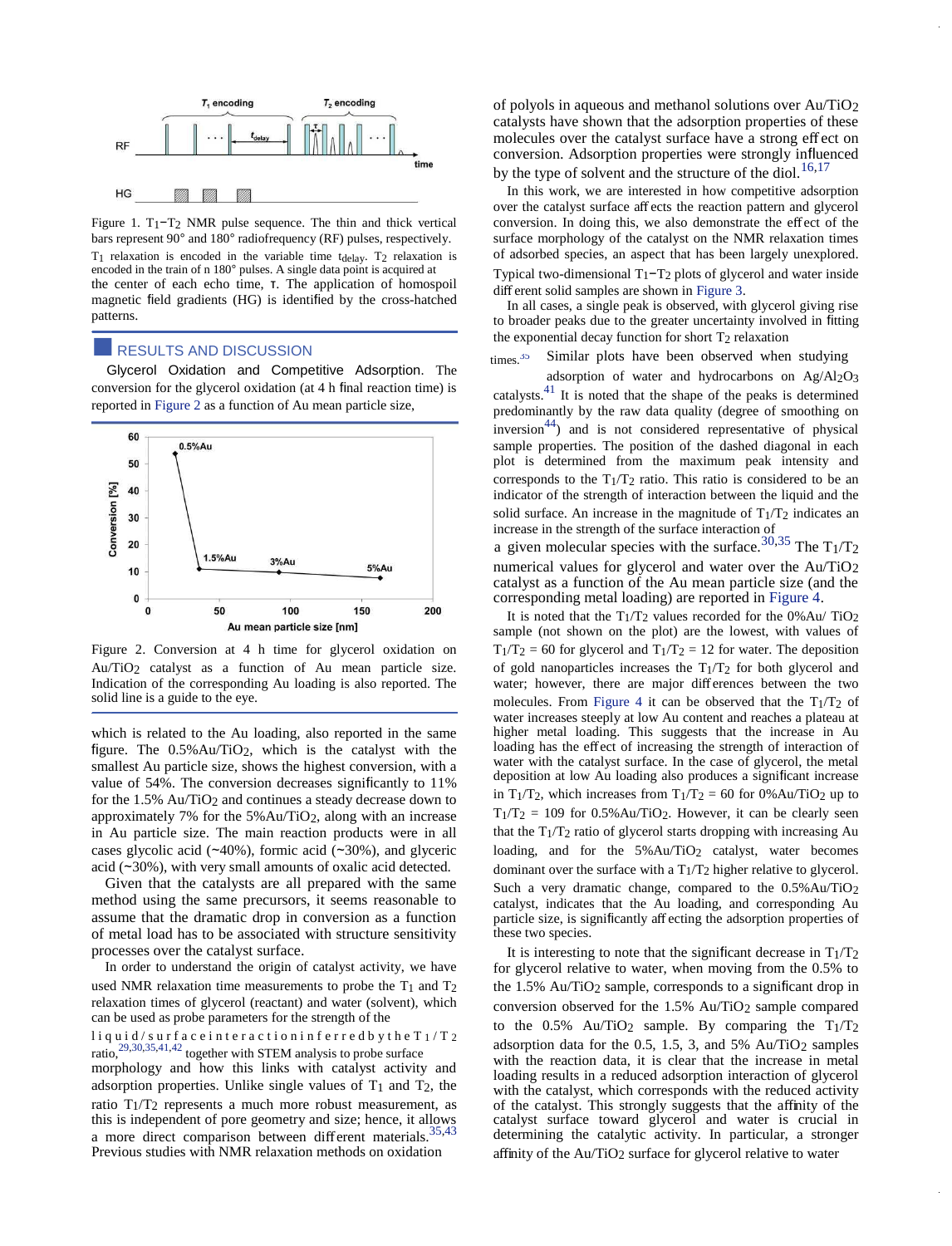

Figure 3. T1−T2 plots for: (a) glycerol in 0%Au/TiO2; (b) glycerol in 0.5%Au/TiO2; (c) glycerol in 5%Au/TiO2; (d) water in 0%Au/TiO2; (e) water in 0.5%Au/TiO2; (f) water in 5%Au/TiO2. The solid diagonal line indicates  $T_1/T_2 = 1$ . The dotted diagonal line indicates the  $T_1/T_2$  of the liquid over the catalyst surface.



Figure 4. T1/T2 ratio for glycerol and water over Au/TiO2 catalysts as a function of Au mean particle size. Indication of the corresponding Au loading is also reported. The solid line is a guide to the eye.

leads to a much greater reactivity compared to the case where the relative affinity of glycerol decreases; that is, water becomes the dominant species over the surface. We have previously shown that the strength of adsorption of diols in  $Au/TiO<sub>2</sub>$  catalysts is affected by the type of solvent and can be related to its reactivity.<sup>16,17</sup> The results reported here support such earlier findings.

Effect of Au Particle Size on Activity and Molecular Adsorption of Glycerol. As shown in [Figure 4,](#page-6-0) the competitive adsorption effect observed in this work is clearly related to the Au loading. While for water the  $T_1/T_2$  trend finds a plausible explanation in terms of increasing Au content, the  $T_1/T_2$  trend observed for glycerol is more puzzling, as it shows a spike at low Au loading and it then drops at higher loading. To further investigate this aspect, in addition to NMR relaxation measurements, we have carried out STEM analysis

of the catalysts at different metal loadings to understand if and how the morphology of the surface is affected by the different Au loadings, and how this is related to the reactivity profile and importantly to the adsorption profile obtained by NMR relaxation measurements.

[Figure 5 s](#page-6-0)hows typical STEM images of the catalysts at different metal loadings. In this imaging mode, heavier elements appear brighter; the brightest particles are gold aggregates. The straight features in some corners are the metal bars supporting the sample for STEM analysis. The TiO2 particles have a similar structure in all the samples, with a size in the 10−25 nm range, as expected for P25 titanium dioxide. The particle size distribution (PSD) of Au particles, normalized over the total count, is shown in [Figure 6.](#page-6-0)

The 0.5%Au/TiO2 sample presents well dispersed Au particles, with a rather narrow PSD, with a well-defined peak at ∼10 nm. The mean particle size is 19 nm, with a median value of 12 nm and a standard deviation of 21 nm. As the Au loading increases, the typical dimension of the particles starts increasing. For the 1.5%Au/TiO2 sample, we observe the peak of the distribution at ∼20 nm, a mean particle size of 36 nm, with a median value of 25 nm and a standard deviation of 50 nm, with particle diameter up to 190 nm. For Au loadings of 3 and 5%, small (<50 nm) particles become less common, particularly for the 5% sample, and the vast majority of the gold is aggregated in much larger particles, as can be observed by inspection of [Figure 5 a](#page-6-0)nd [Figure 6.](#page-6-0) The PSD for the 3%Au/ TiO2 sample has a peak in the range 40−50 nm, with a mean diameter of 92 nm, a median value of 45 nm, and a standard deviation of 106 nm. The 5%Au/TiO<sub>2</sub> sample shows the presence of fewer but significantly larger gold particles, most of them with a size in the range 50−200 nm, with a mean diameter of 163 nm, median value of 96 nm, and a very broad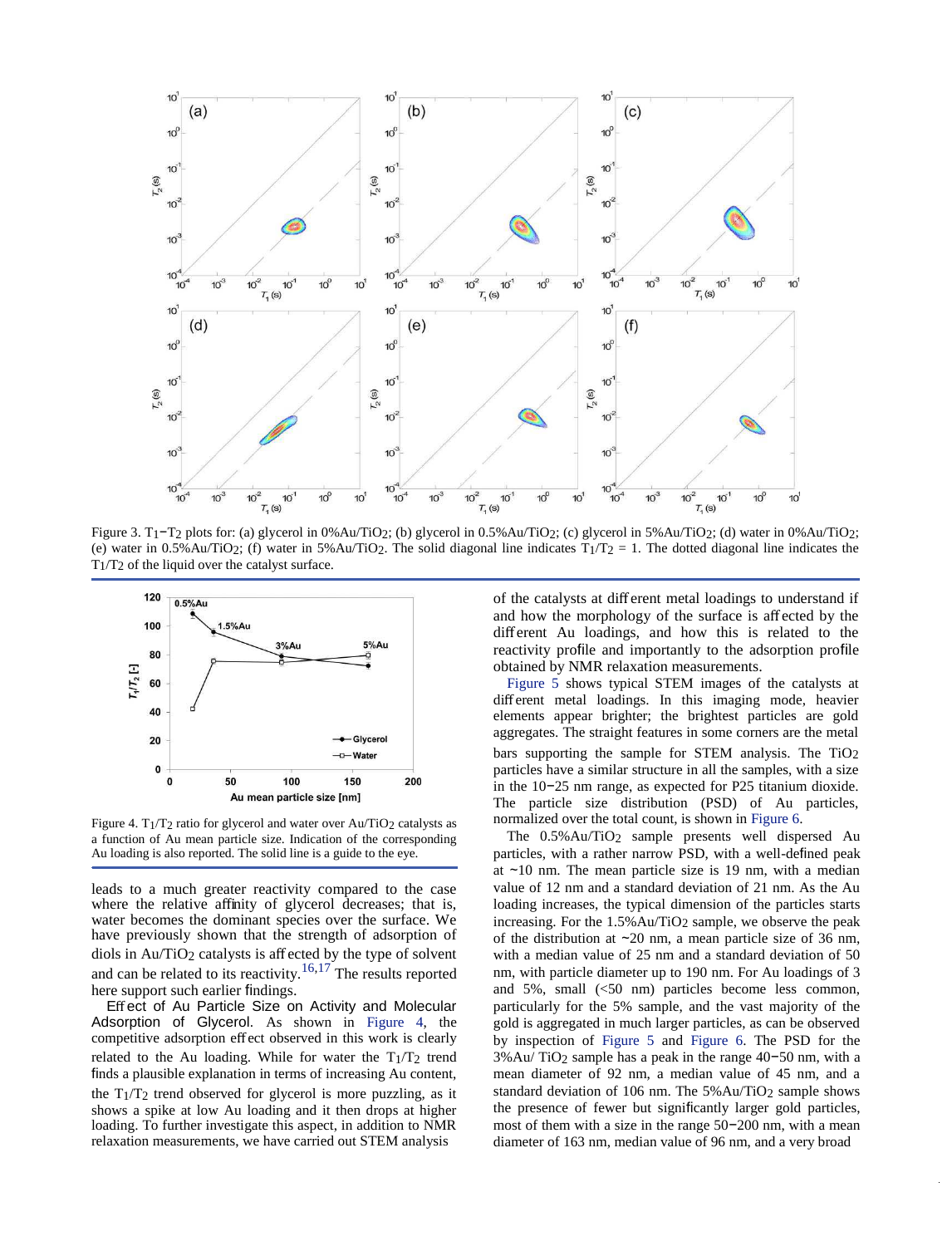

Figure 5. Typical STEM dark field images of the catalyst for (a) 0.5%, (b) 1.5%, (c) 3%, and (d) 5% Au loadings. Gold is brighter than TiO2; the straight surfaces appearing in some corners are the support grid for the STEM specimen. At higher loadings, large aggregates (>100 nm) contain most of the gold.



Figure 6. Size distribution of the Au particles over  $TiO<sub>2</sub>$  for different Au loadings.

distribution with a standard deviation of 246 nm. The total count for all samples was of over a hundred particles and comparable in all cases. It is clear that as the gold loading is increasing, the PSD becomes broader, shifting toward larger particles. It has previously been reported that low Au loading favors the formation of smaller, better dispersed particles,45 which is in agreement with our observations. This might be due to a reduced "clustering" effect during the catalyst preparation process.

Glycerol oxidation reactions are very sensitive to Au particle size. Dimitratos et al. $^{24}$  have studied glycerol oxidation over Au/C catalysts and reported that above a gold particle size of 10 nm the catalytic activity experiences a dramatic drop. Ketchie et al.<sup>46</sup> have reported analogous findings, showing a

significant drop in catalyst activity when moving from 12 to 20 nm gold particles. Our current findings strongly support this correlation between catalyst activity and Au particle size. Indeed, the results reported here show that the  $0.5\%$  Au/TiO<sub>2</sub> sample is the catalyst with the highest activity and has a narrow Au PSD highly centered around 10 nm. As shown in [Figure 2,](#page-6-0) the catalyst activity drops significantly for the 1.5% Au/TiO<sub>2</sub> sample, which has an Au PSD centered on 20 nm. This agrees very well with the earlier experimental reports discussed above and also with previously reported computational studies relating particle size and catalyst activity.<sup>38,39</sup> Another effect which may be in operation is the irreversible binding of reaction products, i.e. product inhibition. It has been shown that the products of glycerol oxidation can poison the catalyst by blocking active sites.<sup>14</sup> Two of the major products in this study, glycolic acid and formic acid, do not have a strong affinity for catalyst binding; however, the third major product, glyceric acid, does bind strongly to gold catalyst surface. On the basis of the study by Zope and Davis, <sup>14</sup> we conclude that it is highly unlikely that the small amounts of glyceric acid formed in this study would account for the marked decrease in activity observed with increasing weight loading.

It is now of interest to analyze the NMR relaxation results in light of the Au PSD obtained by STEM. Here, it is important to note that the  $T_1/T_2$  ratio probes an "average" interaction strength of the species adsorbed within the catalyst with the overall catalyst surface, that is,  $Au + TiO<sub>2</sub>$ , and not the specific interaction with Au particles. However, given that the  $TiO<sub>2</sub>$ support is the same in all cases, it is reasonable to assume that the distribution of Au particles will be mostly responsible for any changes in  $T_1/T_2$ . The STEM results suggest that, unlike water, the strength of interaction of glycerol is highly affected by the size of the gold particles over the TiO2 surface. In particular, a low Au loading favors the deposition of smaller gold particles; for such samples, a higher  $T_1/T_2$  of glycerol is observed relative to higher Au loading samples, with the latter showing much larger gold particles. The increase of the T1/T2 ratio of glycerol with decreasing Au loading, hence decreasing particle size, strongly suggests that smaller Au particles are much stronger relaxation sinks for glycerol, which can be related to their higher adsorption strength. In particular, we observe that catalysts with a PSD shifted toward smaller gold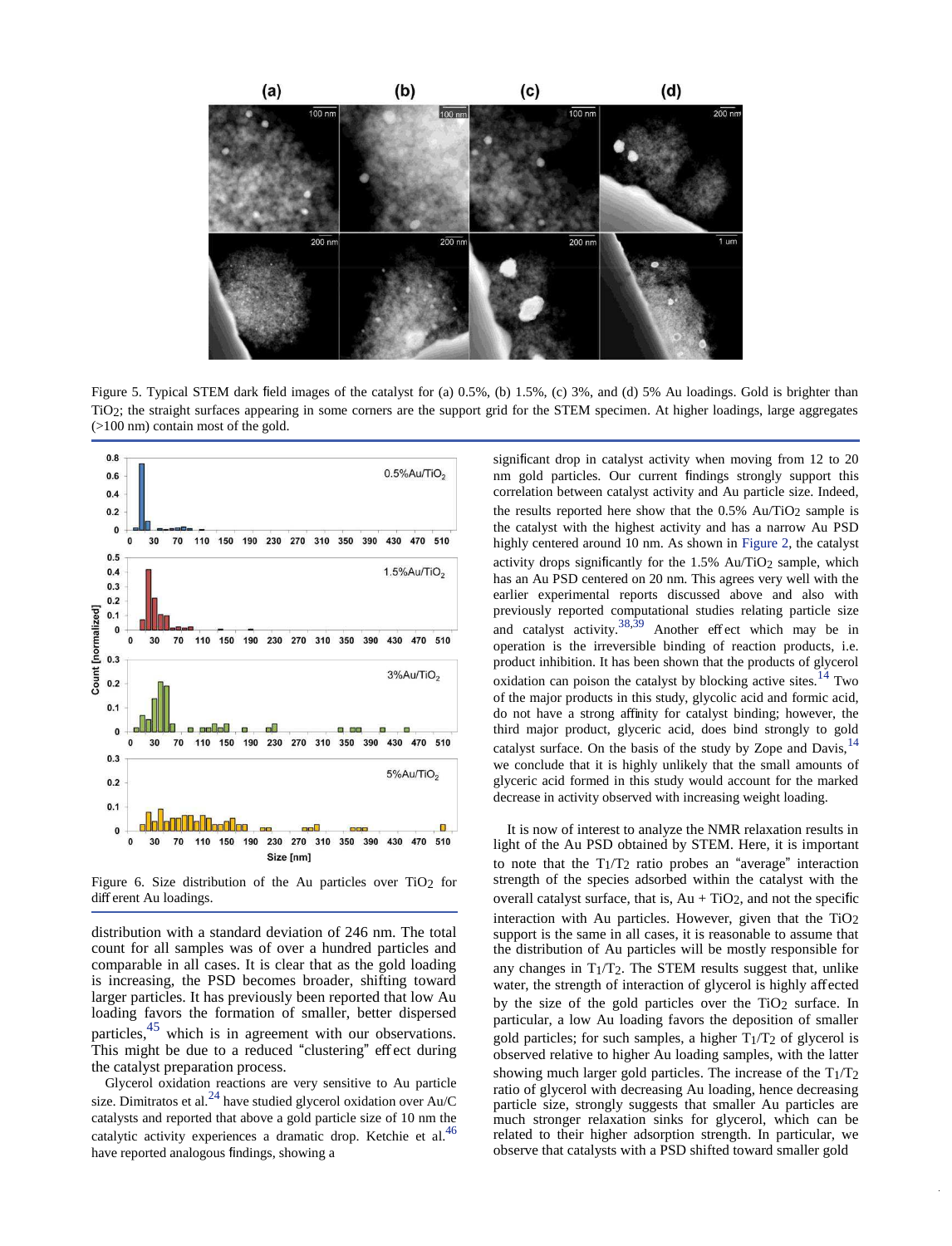<span id="page-6-0"></span>particles show a higher affinity for glycerol, as measured by its  $T_1/T_2$  ratio. This may play an important role in the promoting effect of smaller gold particles in enhancing catalyst activity for glycerol oxidation, which has been documented in the literature. This result is of significance because it gives the first experimental evidence that smaller gold particles have higher affinity toward glycerol. This has significant implications in understanding gold catalysis of polyols and is in agreement with computational and theoretical studies previously reported.38,39 With regard to the role that the oxygen plays in the reaction, it has been demonstrated by DFT studies and labeling experiments that the oxygen incorporated into the substrate originates from hydroxyl species, not dissociated molecular oxygen.47 The molecular oxygen replenished the hydroxyl species via the formation and destruction of peroxide species. It has been shown previously that large particles (>20 nm) decompose peroxides more slowly than smaller particles;<sup>48</sup> this phenomenon may contribute to the results reported in this study.

## **CONCLUSIONS**

The effect of gold loading and particle size on the oxidation of glycerol in aqueous solutions has been investigated using catalytic reaction studies, NMR relaxation methods, and STEM microscopy analysis. The results suggest that a low gold loading has several important implications in affecting catalyst activity, as it results in a better dispersion of smaller gold nanoparticles over the TiO2 support. NMR relaxation studies reveal that smaller gold particles improve the overall condition for the glycerol adsorption over the surface, as measured by the  $T_1/T_2$  ratio. This suggests that smaller Au particles act as much stronger adsorption sites for glycerol, suggesting that the gold particle size distribution is a very important parameter to consider in order to improve the conditions for a better glycerol adsorption over the surface. The results reveal insights into molecular adsorption on gold catalysts and contribute to advancing the understanding of gold catalysis of biorenewable feedstocks, such as glycerol.

## ■AUTHOR INFORMATION

Corresponding Author

\*E-mail: [cd419@cam.ac.uk.](mailto:cd419@cam.ac.uk) Tel: 01223-334796.

ORCID<sup>®</sup>

Carmine D'Agostino: [0000-0003-3391-8320](http://orcid.org/0000-0003-3391-8320) 

**Notes** 

The authors declare no competing financial interest.

## **ACKNOWLEDGMENTS**

Carmine D'Agostino would like to acknowledge Wolfson College, Cambridge, for supporting his research activities. We also wish to thank the EPSRC and the CASTech consortium for supporting this work (EP/G011397/1). Caterina Ducati and Giorgio Divitini acknowledge funding from ERC grant number 259619 PHOTO EM and from the European Union Seventh Framework Programme under Grant Agreement 312483 - ESTEEM2.

## ■REFERENCES

(1) Dimitratos, N.; Lopez-Sanchez, J. A.; Meenakshisundaram, S.; Anthonykutty, J. M.; Brett, G.; Carley, A. F.; Taylor, S. H.; Knight, D. W.; Hutchings, G. J. Green Chem. 2009, 11, 1209−1216.

(2) Taarning, E.; Nielsen, I. S.; Egeblad, K.; Madsen, R.;

- Christensen, C. H. ChemSusChem 2008, 1, 75−78.
- (3) Demirel, S.; Lehnert, K.; Lucas, M.; Claus, P. Appl. Catal., B 2007, 70, 637−643.
- (4) Taarning, E.; Madsen, A. T.; Marchetti, J. M.; Egeblad, K.; Christensen, C. H. Green Chem. 2008, 10, 408−414.
- (5) Pagliaro, M.; Ciriminna, R.; Kimura, H.; Rossi, M.; Della Pina, C. Angew. Chem., Int. Ed. 2007, 46, 4434−4440.
- (6) Prati, L.; Porta, F. Appl. Catal., A 2005, 291, 199−203.
- (7) Corma, A.; Huber, G. W.; Sauvanauda, L.; O'Connor, P. J. Catal. 2008, 257, 163−171.
- (8) Abbott, A. P.; Cullis, P. M.; Gibson, M. J.; Harris, R. C.; Raven, E. Green Chem. 2007, 9, 868−872.
- (9) Abbott, A. P.; Harris, R. C.; Ryder, K. S.; D'Agostino, C.;
- Gladden, L. F.; Mantle, M. D. Green Chem. 2011, 13, 82−90.
- (10) Carrettin, S.; McMorn, P.; Johnston, P.; Griffin, K.;
- Hutchings, G. J. Chem. Commun. 2002, 696−697.

(11) Bianchi, C. L.; Canton, P.; Dimitratos, N.; Porta, F.; Prati, L. Catal. Today 2005, 102, 203−212.

- (12) Kondrat, S. A.; Miedziak, P. J.; Douthwaite, M.; Brett, G. L.; Davies, T. E.; Morgan, D. J.; Edwards, J. K.; Knight, D. W.; Kiely, C. J.; Taylor, S. H.; Hutchings, G. J. ChemSusChem 2014, 7, 1326−1334.
- (13) Demirel-Gulen, S.; Lucas, M.; Claus, P. Catal. Today 2005, 102, 166−172.
- (14) Zope, B. N.; Davis, R. J. Green Chem. 2011, 13, 3484−3491.
- (15) Bianchi, C.; Porta, F.; Prati, L.; Rossi, M. Top. Catal. 2000, 13, 231−236.
- (16) D'Agostino, C.; Brett, G. L.; Miedziak, P. J.; Knight, D. W.; Hutchings, G. J.; Gladden, L. F.; Mantle, M. D. Chem. - Eur. J. 2012, 18 (45), 14426−14433.
- (17) D'Agostino, C.; Kotionova, T.; Mitchell, J.; Miedziak, P. J.; Knight, D. W.; Taylor, S. H.; Hutchings, G. J.; Gladden, L. F.; Mantle, M. D. Chem. - Eur. J. 2013, 19, 11725−11732.
- (18) Prati, L.; Rossi, M. J. Catal. 1998, 176, 552−560.
- (19) Comotti, M.; Della Pina, C.; Matarrese, R.; Rossi, M.; Siani, A. Appl. Catal., A 2005, 291, 204−209.
- (20) Hutchings, G. J.; Haruta, M. Appl. Catal., A 2005, 291, 2−5.
- (21) Mertens, P. G. N.; Vankelecom, I. F. J.; Jacobs, P. A.; De
- Vos, D. E. Gold Bull. 2005, 38, 157−162.
- (22) Hayashi, T.; Inagaki, T.; Itayama, N.; Baba, H. Catal. Today 2006, 117, 210−213.
- (23) Mantle, M. D.; Enache, D. I.; Nowicka, E.; Davies, S. P.;
- Edwards, J. K.; D'Agostino, C.; Mascarenhas, D. P.; Durham, L.;
- Sankar, M.; Knight, D. W.; Gladden, L. F.; Taylor, S. H.;
- Hutchings, G. J. J. Phys. Chem. C 2011, 115, 1073−1079.
- (24) Dimitratos, N.; Lopez-Sanchez, J. A.; Lennon, D.; Porta,
- F.; Prati, L.; Villa, A. Catal. Lett. 2006, 108, 147−153.
- (25) D'Agostino, C.; Ryabenkova, Y.; Miedziak, P. J.; Taylor, S. H.; Hutchings, G. J.; Gladden, L. F.; Mantle, M. D. Catal. Sci. Technol. 2014, 4, 1313−1322.
- (26) Mallat, T.; Baiker, A. Chem. Rev. 2004, 104, 3037−3058. (27) Villa, A.; Veith, G. M.; Prati, L. Angew. Chem., Int. Ed. 2010, 49, 4499−4502.
- (28) Xu, J.; Zhang, H.; Zhao, Y.; Yu, B.; Chen, S.; Li, Y.; Hao, L.; Liu, Z. Green Chem. 2013, 15, 1520−1525.
- (29) Mitchell, J.; Broche, L. M.; Chandrasekera, T. C.; Lurie, D. J.; Gladden, L. F. J. Phys. Chem. C 2013, 117, 17699−17706.
- (30) Weber, D.; Mitchell, J.; McGregor, J.; Gladden, L. F. J.
- Phys. Chem. C 2009, 113, 6610−6615.
- (31) McDonald, P. J.; Korb, J. P.; Mitchell, J.; Monteilhet, L. Phys. Rev. E 2005, 72, 9.
- (32) McDonald, P. J.; Mitchell, J.; Mulheron, M.; Aptaker, P. S.;
- Korb, J. P.; Monteilhet, L. Cem. Concr. Res. 2007, 37, 303−309.
- (33) Korb, J. P. New J. Phys. 2011, 13, 26.
- (34) Godefroy, S.; Fleury, M.; Deflandre, F.; Korb, J. P. J. Phys. Chem. B 2002, 106, 11183−11190.
- (35) D'Agostino, C.; Mitchell, J.; Mantle, M. D.; Gladden, L. F. Chem. - Eur. J. 2014, 20, 13009−13015.